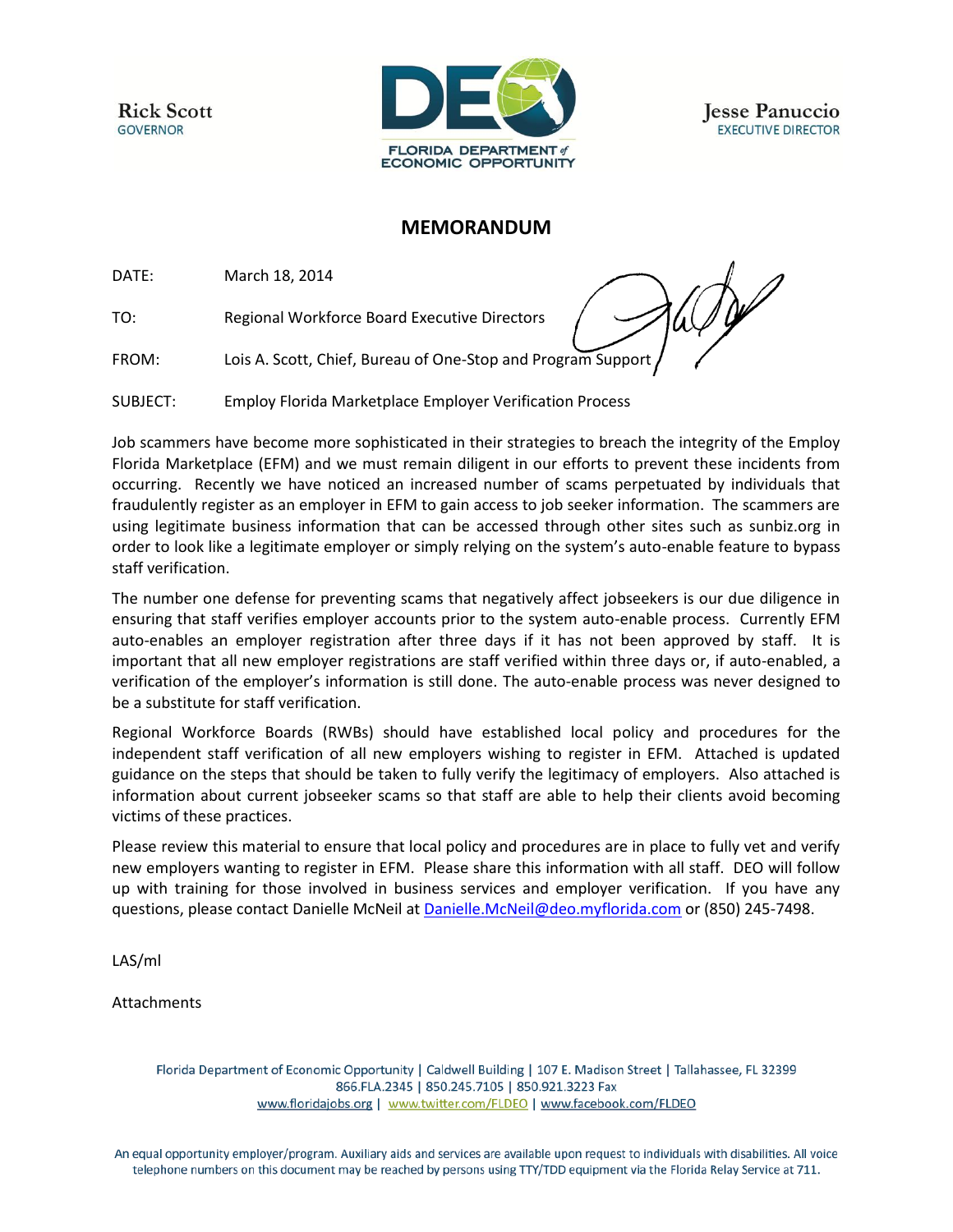## **EMPLOYER VERIFICATION PROCESS**

Regional Workforce Boards (RWBs) must conduct an independent verification procedure within the three-day approval window. If staff verification cannot be performed within three days, career centers should place the account on "hold pending verification" and contact the employer to notify it of the hold until staff is able to review the information and enable or revoke the account.

The independent verification must be conducted according to local policies; however, at a minimum, each RWB should complete steps 1-4 below:

- 1) Verify the employer's registration information to include the business's name, address, contact person, etc. Verification of the registration may be conducted through Internet sources or by telephone.
- 2) Verify the Federal Employer Identification Number (FEIN) or entity's name on the Department of State, Division of Corporation's website. All corporations, in-state and out-of-state, conducting business in the state of Florida must be registered in Sunbiz for the verification process to proceed. If the owner of a business is doing business under a different name ("fictitious name"), that fictitious name must also be registered in Sunbiz. If the business is not registered in Sunbiz as required, registration should not be enabled until such information is available for verification.

Out-of-state employers seeking to hire Florida candidates for out-of-state positions must have their businesses verified using the home state's Department of State website. If the information is unavailable for verification the registration should not be enabled.

Generally, an employer account requires entry of the FEIN; however, an employer may use their social security number (SSN) if the business is in the process of obtaining a FEIN, or is a single owner LLC or sole proprietorship. An employer is required to update the account with an FEIN once one has been obtained.

- 3) Conduct a telephone follow-up to confirm the information listed in the registration. Ask to speak with the contact person listed on the registration and verify the business's address, e-mail information and additional details that were submitted on the registration to determine if the responses match the information that was submitted.
- 4) Review all submitted job orders for compliance with federal and state laws, Terms of Use policy, subjective non-discriminatory language, etc. Job orders in violation of the law, Terms of Use policy or that contain inappropriate language should be reviewed with the employer for correction. Refusal to change the information after notification of existing errors should result in account revocation.

A further recommendation, particularly for out-of-area employers, is to:

5) Send the employer a confirmation email to the email address listed on the EFM account and request a confirmation email that the email was received.

Employers may register on the site for recruiting purposes only; thus, a job order may not be listed. In these instances, steps 1 through 3 are still necessary. Employers looking to recruit job seekers only, without posting a job order, may present the career centers with a marketing opportunity to inform the